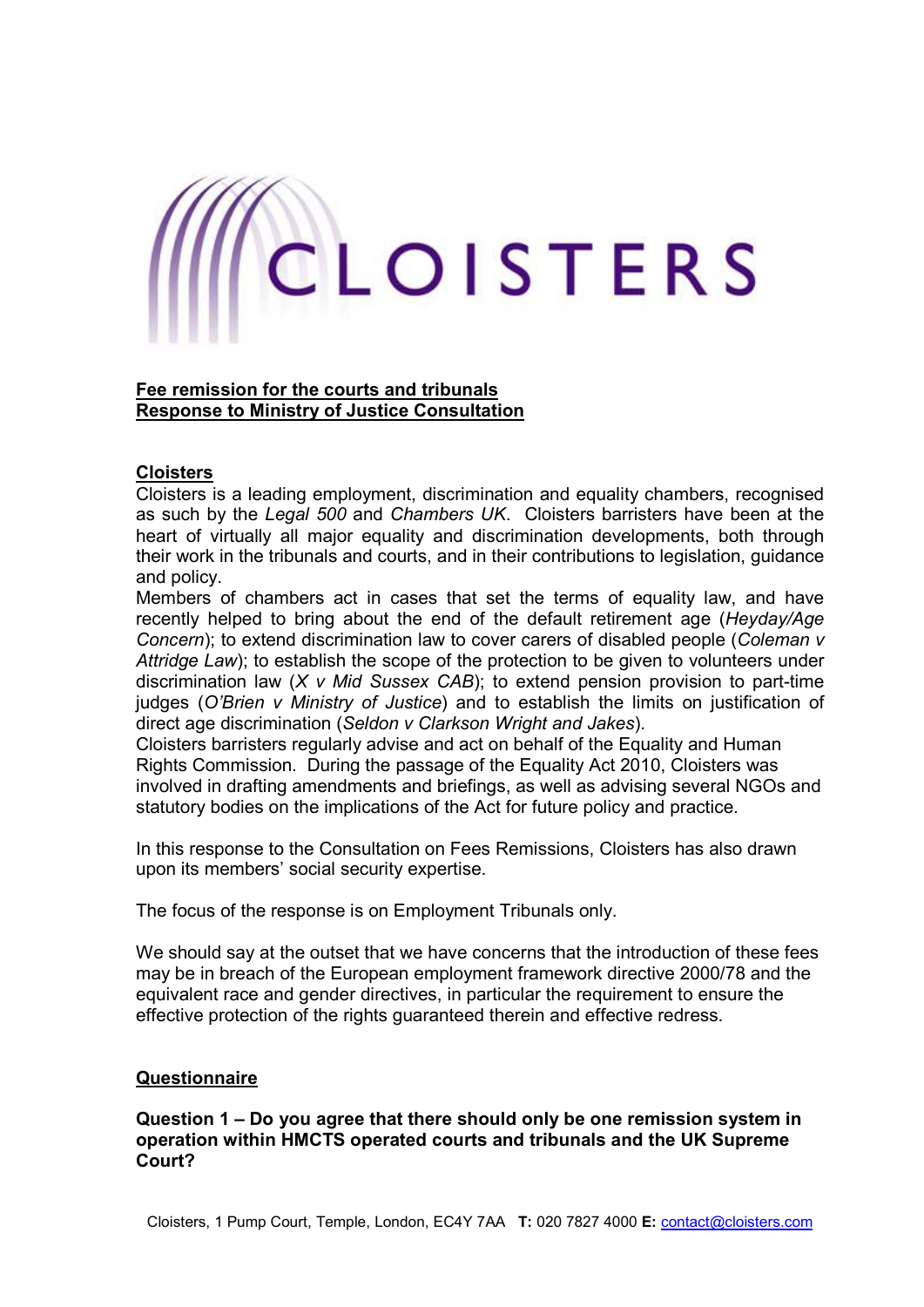## **Please state the reason(s) for your answer.**

No, because the differences between client and user groups and the differences in fee structures are such that it would not do justice.

For example, the fee structure in employment tribunals is crude, taking no account of the value of the claim, when compared to the fees structure for civil proceedings. As such, if the threshold of 'universal credit with earnings of less than £6,000' was used, that targets those working no more than 18 hours a week at minimum wage. The use of UC as a 'passport' to remission predominately helps those who are unemployed or in low paid part-time work; it does nothing, when set at the 'illustrative' level, to help those in full-time work on earnings approaching the average.

Taking the proposed income thresholds, the threshold for a single person or single parent is set at just above<sup>1</sup> minimum wage levels for a 40 hour working week. The threshold for a couple is equal to about the minimum wage level for a 45 hour week (or 22.5 hours each if both are in employment). The thresholds are increased by £245 per month (or £56.53 pw) for each child. The Office for National Statistics data in EARN02, shows that a single person with one child on average weekly earnings<sup>2</sup> working in the wholesale, retail, hotels and restaurants sector would earn above the proposed income threshold.

The proposed thresholds are too low in the employment tribunal context. Access to justice is likely to be inhibited. However, that is not the only consideration. Also important is maintaining the role of employment tribunals in delivering the societal goals enshrined in the different jurisdictions within the remit of ETs.

However, it is suggested that simplicity and uniformity can be achieved through a common assessment of income and resources. The proposed approach, exemplified in the draft Employment Tribunals and the Employment Appeal Tribunal Fees Order 2013, demonstrates a rejection of the approach reflected in the creation of the Universal Credit (UC). For simplicity, the concepts and definitions should be those used in the assessments for mainstream income-replacement benefits, soon to be replaced by the UC. This course has the additional merit of utilising an existing body of caselaw. In particular, the odd definition of 'partner' in the draft Fees Order is very different from the equivalent, well-understood, definition used in income-related benefits.

Of course, the simplest method is not to repeat a means-test, nor undertake a new one. Instead, the UC threshold should be increased and act as a passport. That would limit the number of fees assessments actually required. If there is to be a threshold, it should be set at least as high as average earnings.

It is noted that the structure of the fees remission system set out in the draft Fees Order is different from that described in the Consultation document. Given the extent

<u>.</u>

<sup>1</sup> At Oct 2013 rates of £6.31 ph

<sup>2</sup> At Feb 2013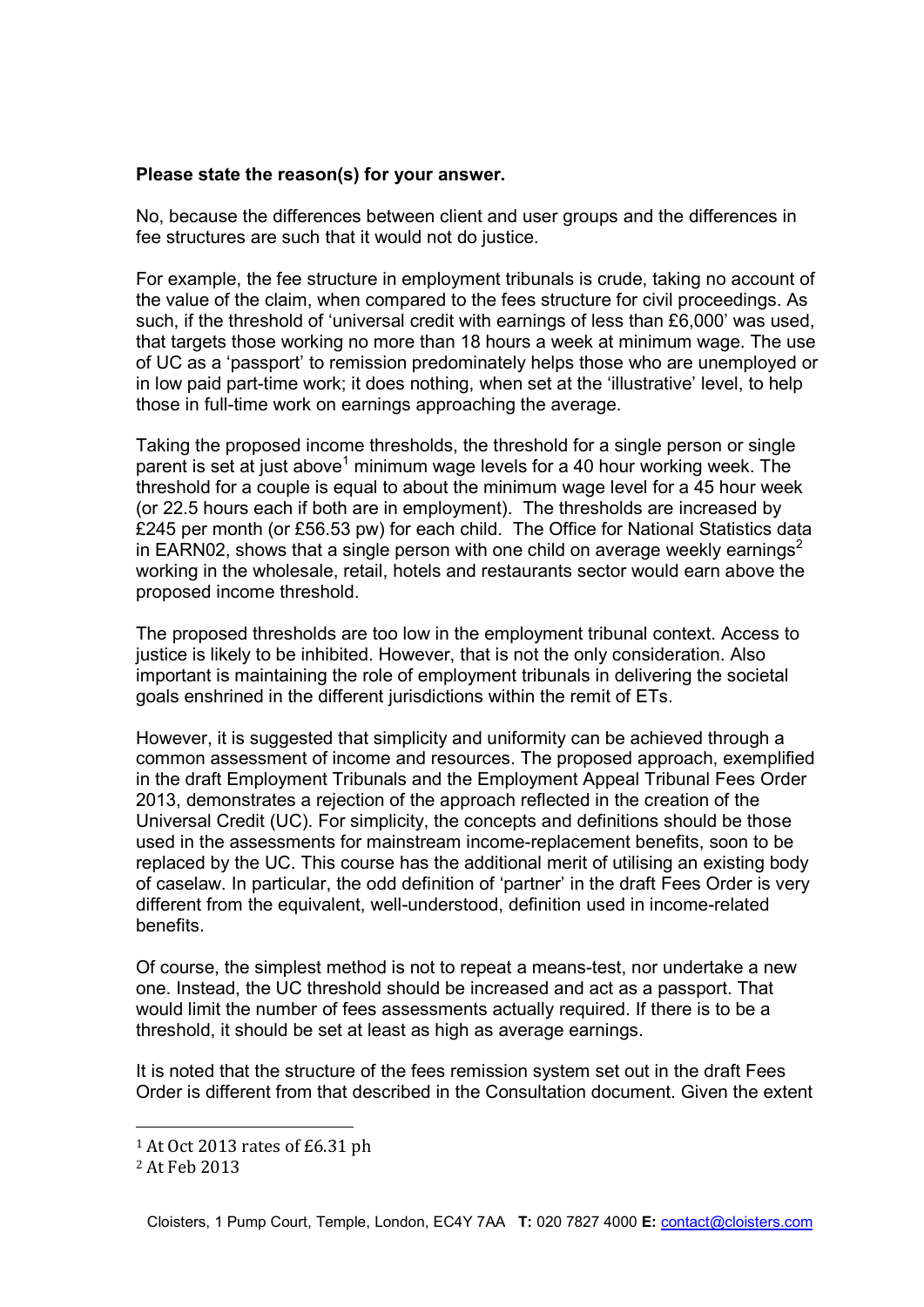of the change, it is suggested that the introduction of fees in employment tribunals be deferred until (a) a common system is introduced (b) the system of financial penalties under s.16 of the Enterprise and Regulatory Reform Act is introduced (c) provision is made in all cases for the default option to be that the cost of the fees paid is awarded to the claimant where one or more claims have been successful and (d) the full implementation of universal credit. At present, it appears that the cost of an employer's failure to comply with employment and equalities legislation is being passed on to the individual. In that context, repetition of the mantra of targeting taxpayer subsidy towards those who are most in need, rather misses the point. Individual claimants are in that situation because of employer failure.

## **Question 2 – Do you agree that disposable capital should be considered when deciding fee remission eligibility? Please state the reason(s) for your answer.**

The simplest and most desirable method is to disregard all disposable capital. Indeed, as each claim made to an employment tribunal may be seen as resulting from the perceived failure of an employer, there is no reason to pass the cost of that failure on to the employee or ex-employee.

The next step is to disregard certain types of capital. These could follow the UC disregards. However, in the ET context, more is required.

Where the individual has received a termination payment including pay in lieu of notice, they would usually be excluded from benefit for the period covered by the pay in lieu. As such, it would be wrong to take account of such a payment as capital.

A lump sum redundancy payment is likely to be essential to help cushion the loss of regular earnings while seeking replacement work. It is different in character to 'capital' – until new work is found, or until, say three months has passed, it would not have made the transition to a sum properly characterised as 'capital'.

For those approaching retirement, savings will have to last them for the rest of their lives. They will not have the same opportunities as younger workers to replace savings or resume work. As such, capital should be disregarded altogether; alternatively, there should be a higher threshold. Disregarding the capital value of occupational or personal pension schemes is insufficient.

## **Question 3 – Do you agree with the proposed disposable capital limits? Please state the reason(s) for your answer.**

As for the proposed disposable capital limits, it is our view that they are too low. As a minimum if the proposed remission scheme is not to undermine the principles underlying universal credit, the capital limits should be those applicable in UC - £6,000 for the basic threshold, with a more sensitive sliding scale, akin to the 'tariff income' of UC, and a cut off at £16,000.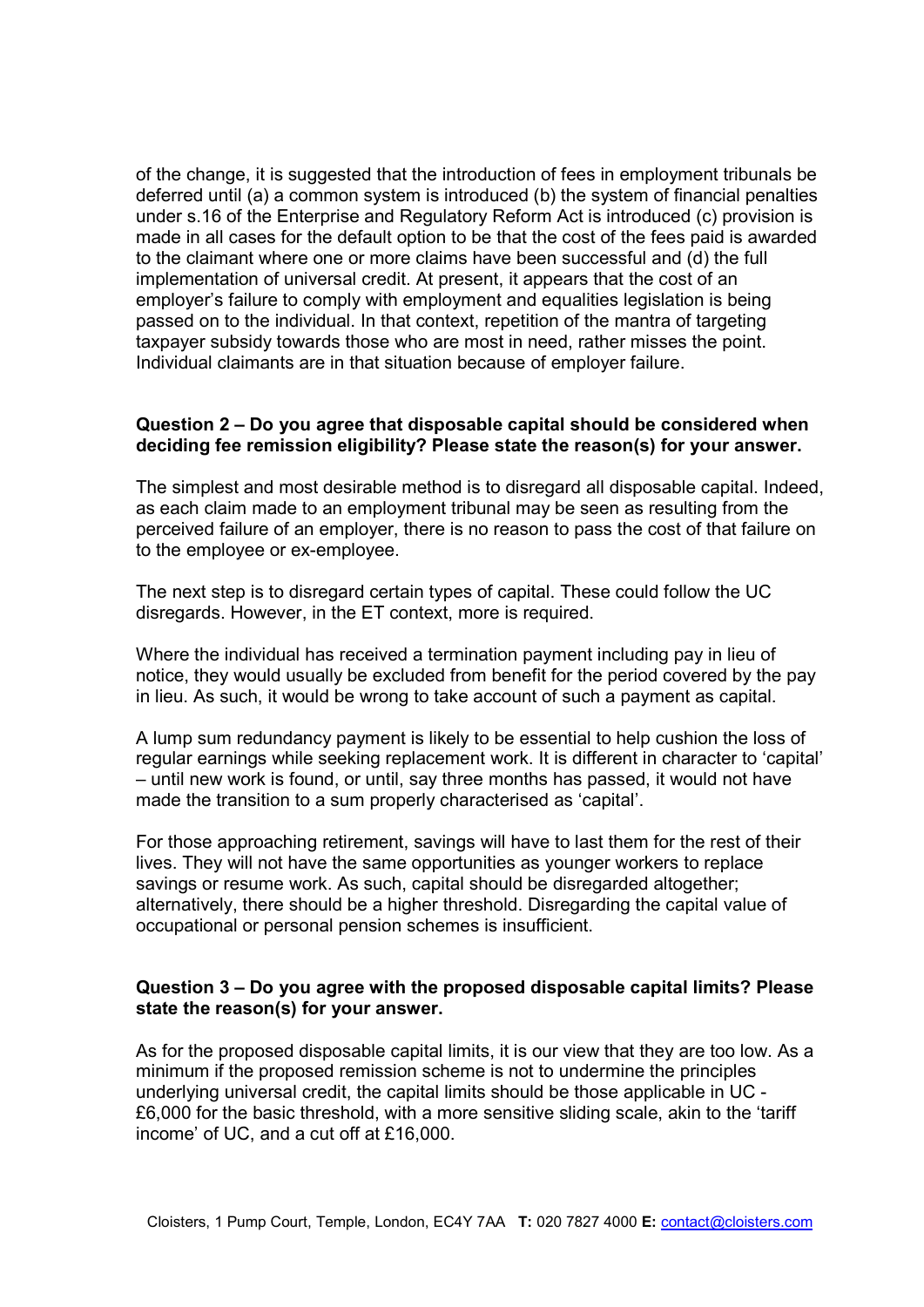There is no indication whether the fee trigger levels are taken individually or cumulatively. The latter makes sense in the ET context where there are just two standard fees for a single claim – issue and hearing fees. Total anticipated fees for a discrimination or other type B claim are £1180. Taking fees in aggregate, or cumulatively, means that the proposed disposable capital threshold of £8,000 would apply. Taking them individually, with a £3,000 limit, would cut savings to £1,820. Indeed, a capital limit in discrimination cases in particular is likely to inhibit access to justice.

This problem increases if the same worker makes a second or subsequent claim. Article 9 of the draft Fees Order links the fee payable to the claims made in "the claim form". Where acts of discrimination or victimisation are continuing, including where the worker has been dismissed, presenting a second claim form is essential to avoid any time bar. As currently drafted, the draft Fees Order requires two (or more) hearing fees for a single hearing where two (or more) claims presented by a single claimant are consolidated and heard together. Although a new cause of action postdating an existing claim may be added to that claim by way of amendment, such an application is understood to be within the scope of the definition of 'claim' in the draft Fees Order.

A requirement to pay a second issue fee and a second hearing fee is likely to lead to delay in presenting claims in the first place. Inevitably, this will inhibit access to justice. Further, the proposed system fails to give victims of discrimination the effective personal remedy against the person or body who has perpetrated that discrimination as is required by the relevant European equality directives.

# **Question 4 – Do you agree with the proposed terms of the disposable capital test?**

## **Please state the reason(s) for your answers:**

See Q 2, Q3 above. No, it should include either the full range of UC capital disregards plus the suggested employment-related disregards, or be supplemented by disregards of capital earmarked for disability-related expenditure.

## **Question 5 – Do you agree with the proposed evidence requirements and enforcement mechanism of the capital test? Please state the reason(s) for your answer.**

A declaration seems sensible. However, without sight of the suggested application form, it is difficult to ascertain how effective or safe the requirements and enforcement mechanism might be. It is suggested that if a common income-related assessment is to be used, the better course is to utilise the expertise of staff delivering social security benefits.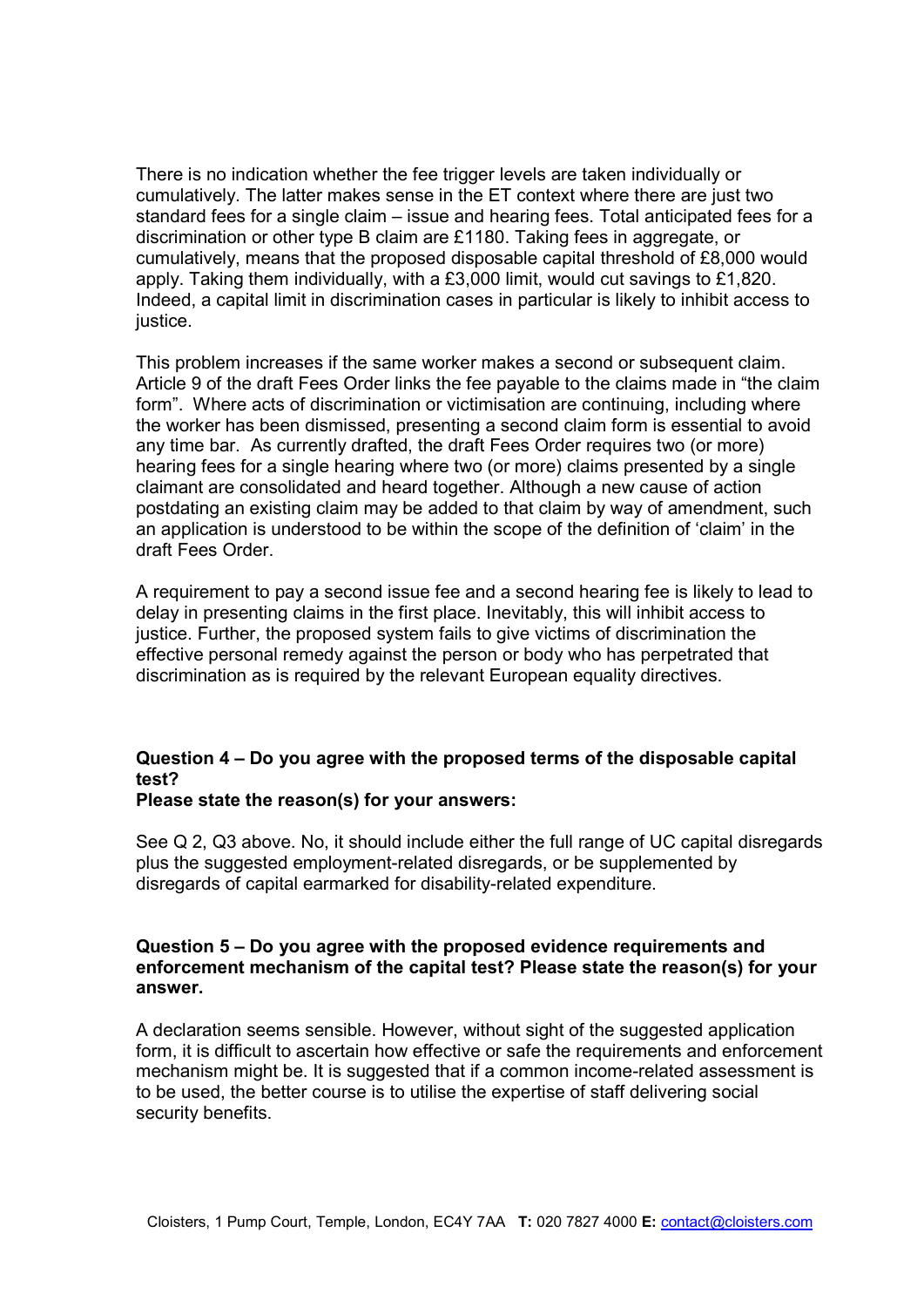## **Question 6 – Do you agree that these proposals strike the right balance in targeting**

**eligibility for full and partial remission through a simple and workable system? If** 

**you do not agree, please explain why, and what alternatives you propose.** 

See Qs1-5 above to explain why the answer is no. Further, the proposals include no appeal rights. Appeal rights are essential if the system proposed is to be seen as fair.

If the suggestion of utilising or basing the assessment of income and capital resources on the universal credit disregards is taken up, it would also make sense to have a right of appeal to the First-tier Tribunal. Utilising what is already in existence is likely to be simpler, cheaper and less disruptive to the employment tribunal system, than the proposed exercise.

The Government is said to consider that the current Remission 3 test for partial remissions is 'complex for users to understand and burdensome on applicants and staff'. It is not understood how that view squares with its claims made about the introduction of universal credit. If a remissions scheme is complex for court and tribunal staff, the simple solution is to have the assessment undertaken by the same staff who assess universal credit. Simpler still to increase the level of the UC passport.

## **Question 7 – Do you agree that there should be a gross monthly income cap so that**

**those with a certain amount of income would be ineligible for a partial remission** 

**and would pay the fee in full? If so, do you agree that a single cap of £4000 is appropriate or should the Government consider varying the cap for different fee levels? Please state the reason(s) for your answer.** 

A cap is inappropriate. What counts is disposable income. If the remission system generates a reduction in fees, it follows that the assessment has identified a need for help with the fees. That reduction should be delivered.

## **Question 8 – Do you agree with the proposed evidence requirements for the income**

**test? Please state the reason(s) for your answer.** 

See above. Further, the proposals appear cumbersome and onerous for claimants and court staff alike. There is no indication that the practicalities have been considered. The reference to 'introducing an IT system' is hardly encouraging.

The sensible course is surely to increase the passporting threshold of UC and to pass on the remaining fees assessments to DWP and jobcentre staff. That would have the further advantage of lower initial and continuing training costs.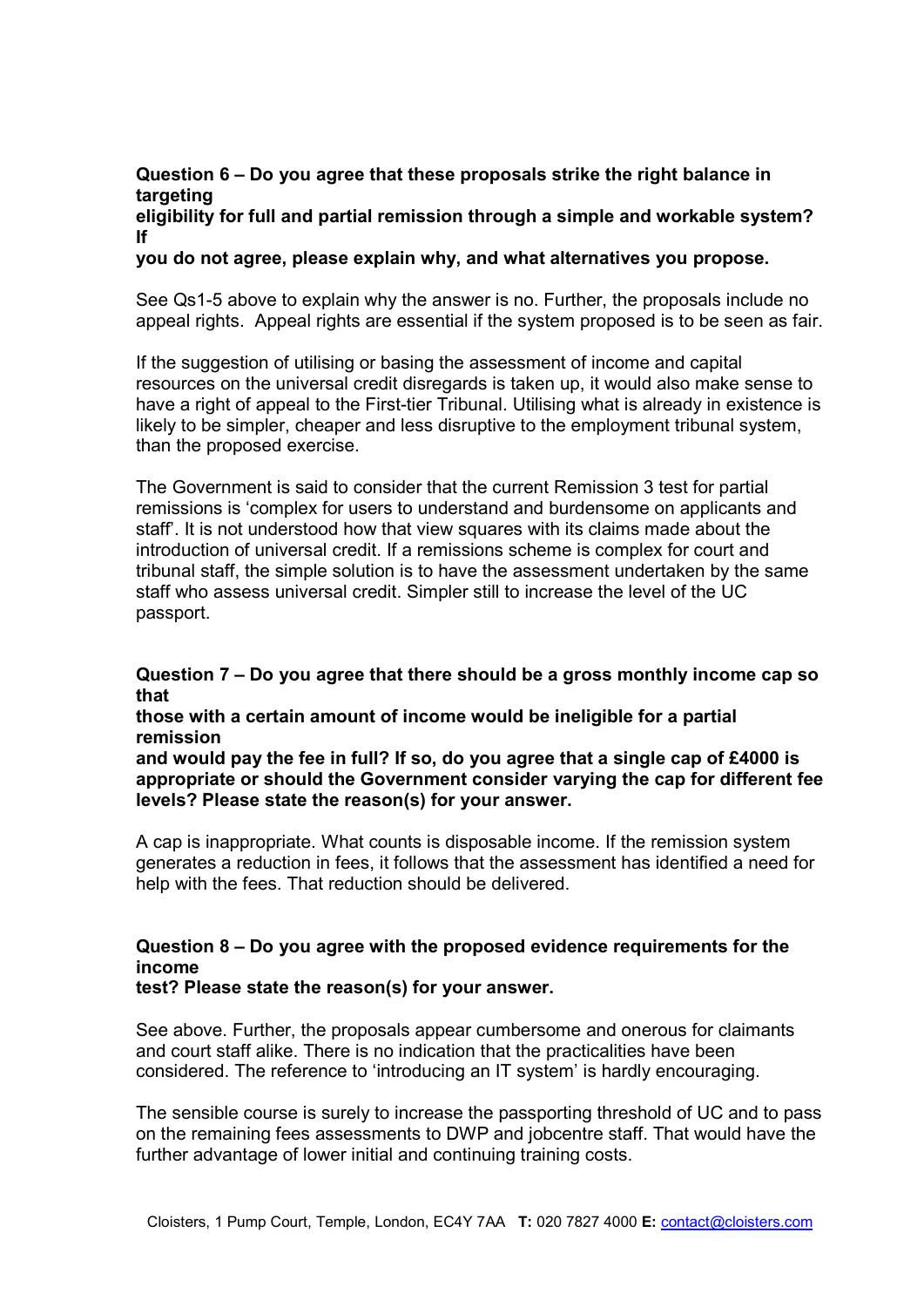The advent of paperless bank accounts does not seem to have been addressed.

## **Question 9 – Do you agree that eligibility to a remission should be based on assessment of household means? Please state the reason(s) for your answer.**

No. This is not, we would suggest, appropriate in the employment tribunal context. Taking account of a partner's resources reduces the ability of a worker to enforce domestic and European legal rights against his or her own employer.

Consideration of this issue depends also on the definition of household and what is required to retain membership of a household.

Annex E gives a workable definition of retained membership as 'including a person with whom the applicant usually lives with as a couple but is not currently living with due to force of circumstance'. This is too wide in scope and would be better addressed by using the concepts found in income-related benefits assessments. Moreover, the version found in the draft Fees Order is obscure – 'and includes a person with whom the party is not currently living but from whom the party is not living separate and apart'.

It is suggested that including an absent partner in a household assessment is inappropriate in all cases where the absent partner is maintaining a separate home, say for work or education purposes.

If the absent partner is in hospital or long-term residential or care home, it would not be appropriate to take account of their resources.

## **Question 10 – Do you envisage other circumstances where a contrary interest could apply? Please state the reason(s) for your answer.**

In the employment tribunal context, a contrary interest could arise where the partner is the employer, or an officer of the employer.

**Question 11 – Do you agree that the existing process for third party applications** 

**should be applied to all courts and tribunals subject to this consultation, and that** 

**the current practice in the Court of Protection should continue? Please state the** 

**reason(s) for your answer.** 

N/A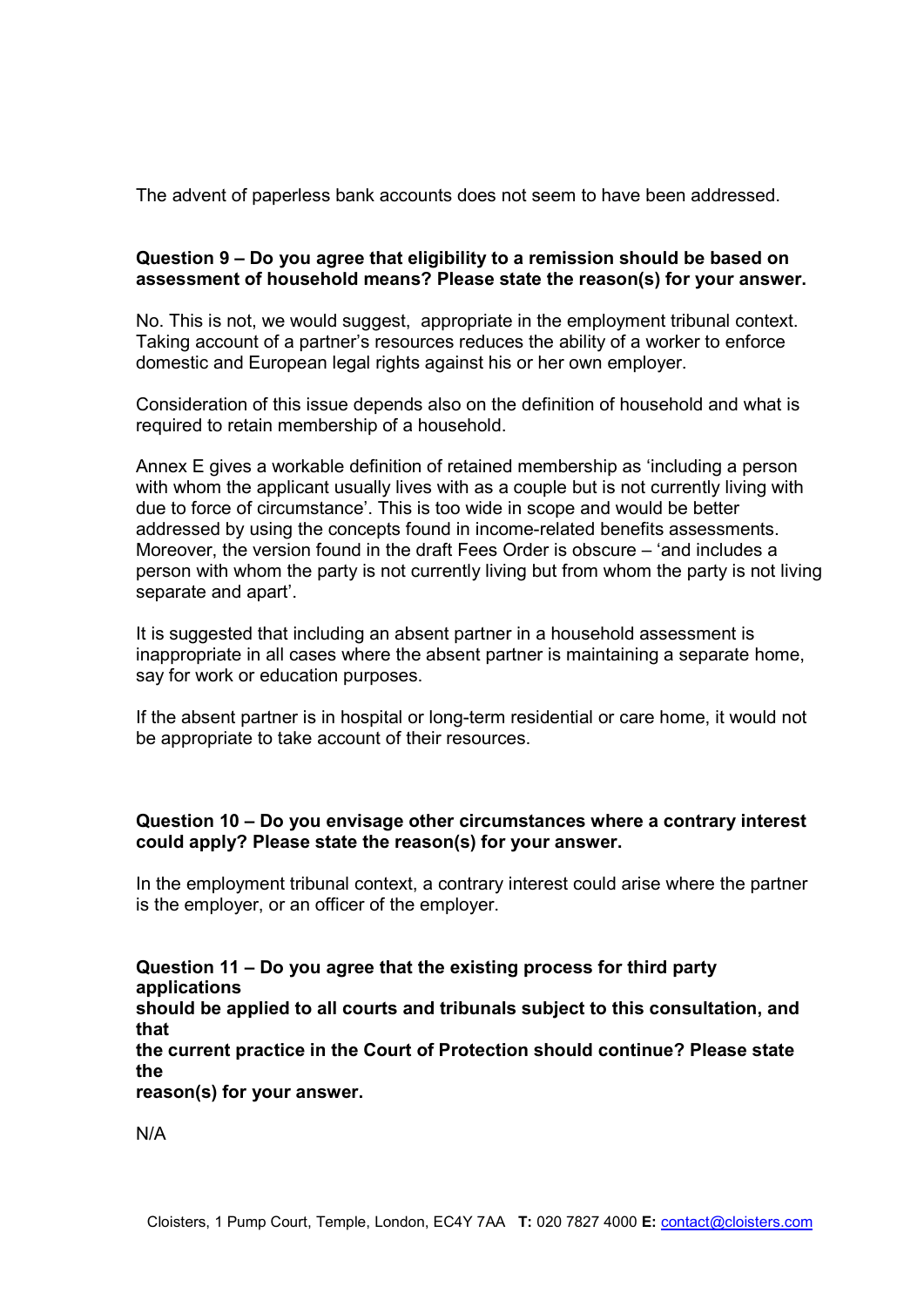**Question 12 – Do you agree that providing copies of documents and searches should be exempt from the remission system? Please state the reason(s) for your answer.** 

N/A

**Question 13 – Do you envisage circumstances where charging for copy or search fees would restrict access to justice? Please state the reason(s) for your answer** 

N/A

# **Question 14 – Do you agree that the time limit for making a retrospective remission**

## **should be reduced to two months? Please state the reason(s) for your answer.**

No. The reason for the proposed reduction rests on the administrative burden on court staff in 'retrieving and reviewing a court file which may no longer be readily accessible'. In the employment tribunal, the average time from receipt of the claim form to obtaining an outcome is 76 weeks, with the median being clearance in 30 weeks. The file remains live. While the case remains undecided, there is a prospect that a claimant will eventually obtain advice and discover that she or he was entitled to remission of the fees already paid.

Dealing with archived case files is a different matter. However, where a claim has been struck out for non-payment of fees, the time limit of six months should be retained.

## **Question 15 – Your views are welcome on whether there are any other factors we**

## **need to take into account for claimants seeking remissions in multiple claims.**

The focus has been on matters with multiple claimants. In the employment tribunal context consideration needs to be given to multiple claim forms presented by single claimants.

# **Question 16 – Overall, do you agree that this provides a fair, transparent and workable structure for determining fee remissions for HMCTS and the UK Supreme**

**Court? Please state the reason(s) for your answer.** 

See answers to the above questions. Further, the timing of the consultation makes it difficult to address the relevant issues clearly. Currently, a number of different cuts or